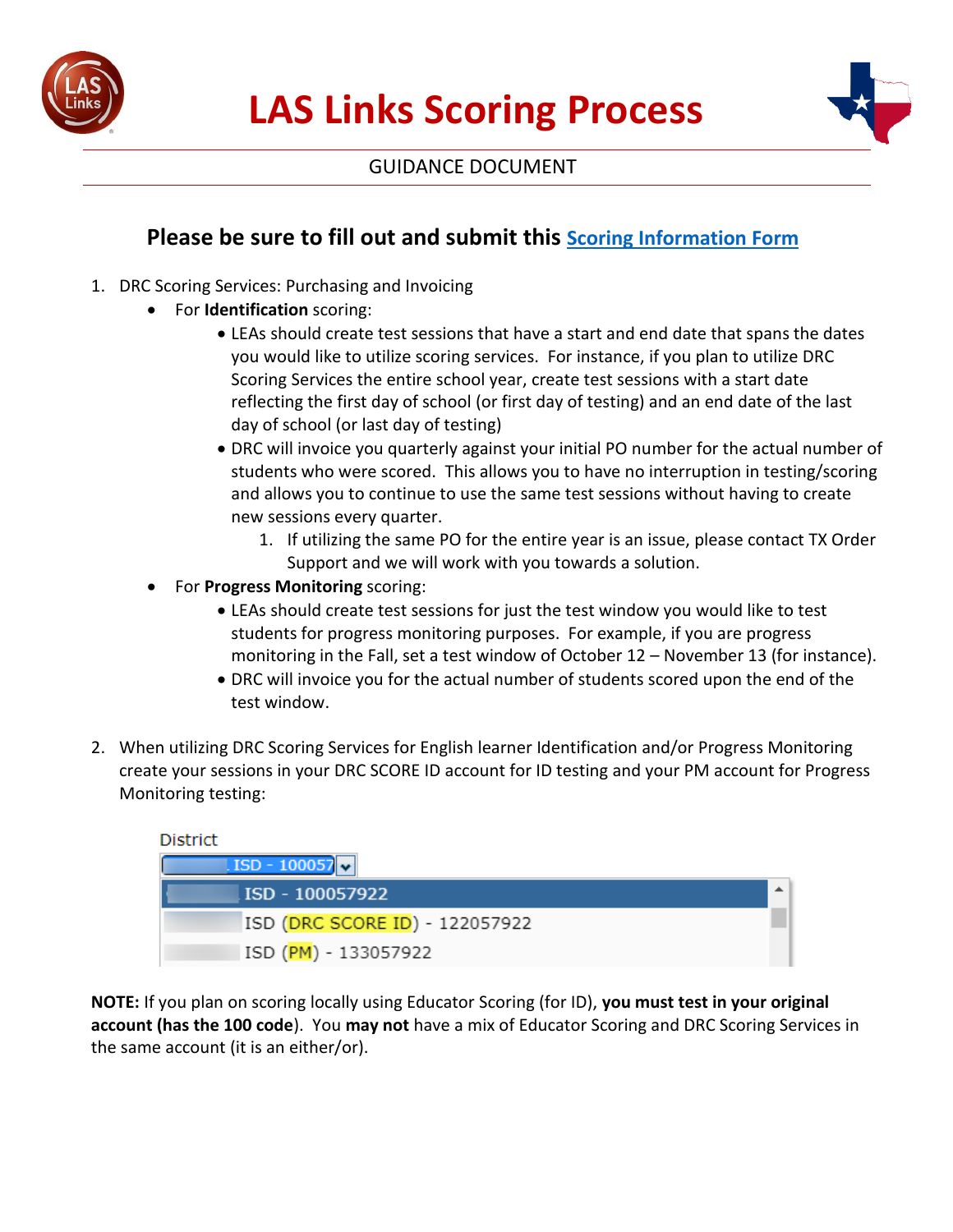- 3. Once you have created all of your Test Sessions, **contact DRC** to request that all test sessions be moved to DRC Scoring:
	- Only DRC is able to move sessions to DRC scored. LEAs are not able to do this as you will see when you create a test session, you are unable to click on the "Change the to DRC Scored". This is by design as DRC will only make the change once a purchase order for scoring services is received and the LEA has alerted DRC that all test sessions have been created.

| * Indicates required fields                                                                                                                  |                                                                                                                  |
|----------------------------------------------------------------------------------------------------------------------------------------------|------------------------------------------------------------------------------------------------------------------|
| Session Name<br>宋                                                                                                                            | Scoring Option Status<br><b>Test Administrator</b><br><b>Educator Scored</b><br><b>Change to DRC Scored</b><br>v |
| <b>LAS Links Test Form</b>                                                                                                                   | <b>Available Subtests</b><br>Subtest(s) Chosen for Session                                                       |
| English Form A, Grade K<br>English Form A, Grade 1<br>English Form A, Grades 2-3<br>English Form A, Grades 4-5<br>English Form A, Grades 6-8 | By design, "Change to DRC Scored"<br>is not enabled. Only DRC can change<br>the session to DRC Scored.           |
| English Form A, Grades 9-12                                                                                                                  |                                                                                                                  |

- This process takes place overnight;
- When/if new sessions are added later, DRC will automatically move those sessions to DRC Scored as well (no need to contact tech support again);
- Once sessions are moved to DRC Scored, they cannot be moved back to Educator Scored (local scoring):

| <b>District</b>                  | School        | <b>Session Name</b>                                         | Assessment             | <b>Status</b>         | Begin Date End Date |           | Scoring Option    | Action   |
|----------------------------------|---------------|-------------------------------------------------------------|------------------------|-----------------------|---------------------|-----------|-------------------|----------|
| <b>ISD</b><br>(DRC SCORE)<br>ID) | <b>MIDDLE</b> | Interim<br>Assessment 1<br>Progress<br>Monitoring<br>Form D | Grades 6-8<br>(Eng. D) | <b>Not</b><br>Started | 9/21/2020           | 10/9/2020 | <b>DRC</b> Scored | . II I.A |

- 4. Scoring begins when the student submits a completed subtest:
	- Scores will become available upon the completion of scoring for each individual subtest:
		- Listening and Reading\* available within 30-60 minutes of subtest completion;
		- Speaking and Writing available 5-7 business days from the time the individual subtest is submitted as complete; \*If utilizing Forms C, D and/or Español B, the Reading test for grades 4-12 includes holistically scored items and therefore scores will be available within 5-7 business days of subtest completion
		- In summary, it will take 5-7 business days to generate a **complete** LAS Links On-Demand Student Report.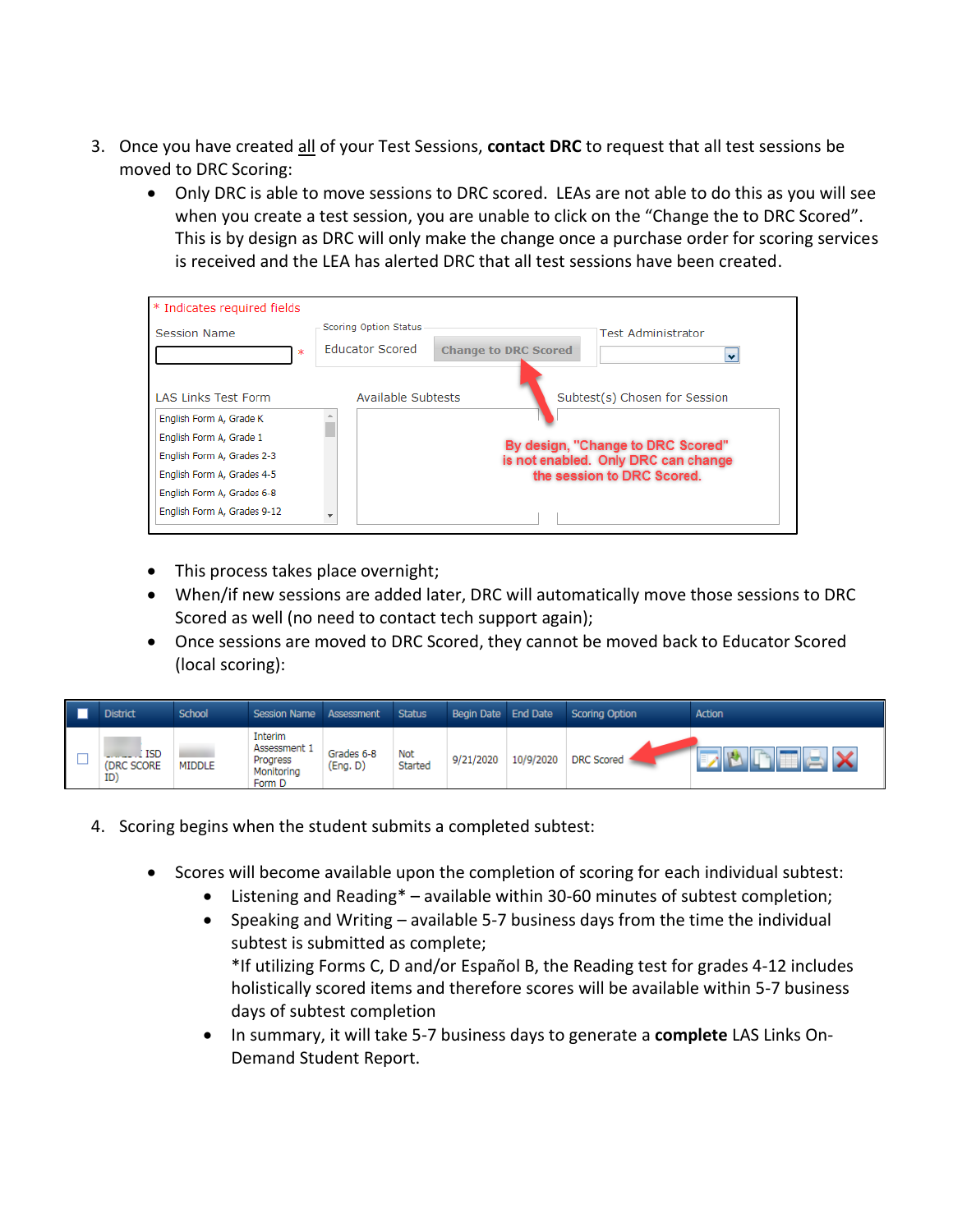



## GUIDANCE DOCUMENT

- When students complete the Speaking and Listening tests, their answers will automatically go into scoring mode. No additional steps are needed.
	- However, if a student does not (and will not) fully complete the Speaking and Listening test(s) and pauses the test, you will need to "End Incomplete Tests". Please find guidance on this step by clicking on this link: [Ending Incomplete Tests](https://urldefense.proofpoint.com/v2/url?u=https-3A__drive.google.com_file_d_1mY-5Fx9G7mFri3ttZAUygWtFt0AMLIFemG_view&d=DwMFAg&c=8zrWcxohc8EScTghaWfhULjPi_iW3pFnOBrhZAw_16M&r=UDiWpTE6yzjMF2xw5OVkh_nX1F8iN2HIwIM8Tia0DQU&m=pDkkq0Ng8om1bKAt1jk0WF2n46ZE3GWZyIO9XIpF3JE&s=RxsXbtztMGVofMgtR0dklKPSWbRG1BpqTi3-znpST9Q&e=)
- 5. Be sure that students fully submit the Reading and Writing tests by clicking "End Test" when done:

| Question            |   | Question                                                                                                                                              |                 | Question |        |   |
|---------------------|---|-------------------------------------------------------------------------------------------------------------------------------------------------------|-----------------|----------|--------|---|
|                     |   | 15                                                                                                                                                    | ☑               | 29       | (P2)   | ☑ |
|                     | ☑ | 16                                                                                                                                                    |                 | 30       | (122)  | ☑ |
|                     | ☑ | 17                                                                                                                                                    | ☑               | 31       | (P3)   | ☑ |
|                     | ⊽ | 18                                                                                                                                                    | ☑               | 32       | (P3)   | ☑ |
| 8                   | ☑ | 19                                                                                                                                                    | ☑               | 33       | ${P3}$ | ☑ |
|                     |   | 20                                                                                                                                                    | ☑               | 34       | (93)   | ☑ |
|                     | Ⅳ | $_{21}$                                                                                                                                               | ☑               | 35       | (P3)   | ☑ |
|                     |   | Scroll Down To See More                                                                                                                               |                 |          |        |   |
| Answered            |   | Key<br>Unantwered                                                                                                                                     |                 | Flagged  |        |   |
| P Passage Indicator |   | Once you have finished taking the test, click the "End Test" button to end your test.<br>To continue testing, click the "Return to Questions" button. |                 |          |        |   |
| <b>Options</b>      |   | <b>Return to Questions</b>                                                                                                                            | <b>End Test</b> |          |        |   |
|                     |   |                                                                                                                                                       |                 |          |        |   |

- 6. Test administrators should monitor the status of assessments to be sure none are left in "in progress" status:
	- In the rare case where a student fails to click End Test (R/W) or paused the test (S, L, R, W) and they are actually done but didn't submit the test completely, it will need to be moved to complete status by the test administrator so the assessment goes to DRC scoring. Please find guidance on this step by clicking on this link: **Ending Incomplete Tests**
	- Utilize the Student Status Dashboard to monitor student testing progress. Guidance information can be found by clicking on this link: Utilizing [the Student Status Dashboard](https://urldefense.proofpoint.com/v2/url?u=https-3A__drive.google.com_file_d_1SdkLs0-2DL-2D182cGgnI-5FG-2Dpx-5FfYCUt2vS5_view&d=DwMFAg&c=8zrWcxohc8EScTghaWfhULjPi_iW3pFnOBrhZAw_16M&r=UDiWpTE6yzjMF2xw5OVkh_nX1F8iN2HIwIM8Tia0DQU&m=pDkkq0Ng8om1bKAt1jk0WF2n46ZE3GWZyIO9XIpF3JE&s=Ci3SMzAr57LTcOzLrSSDOpMi7LcoEWdncH0ZskxZ6rw&e=)